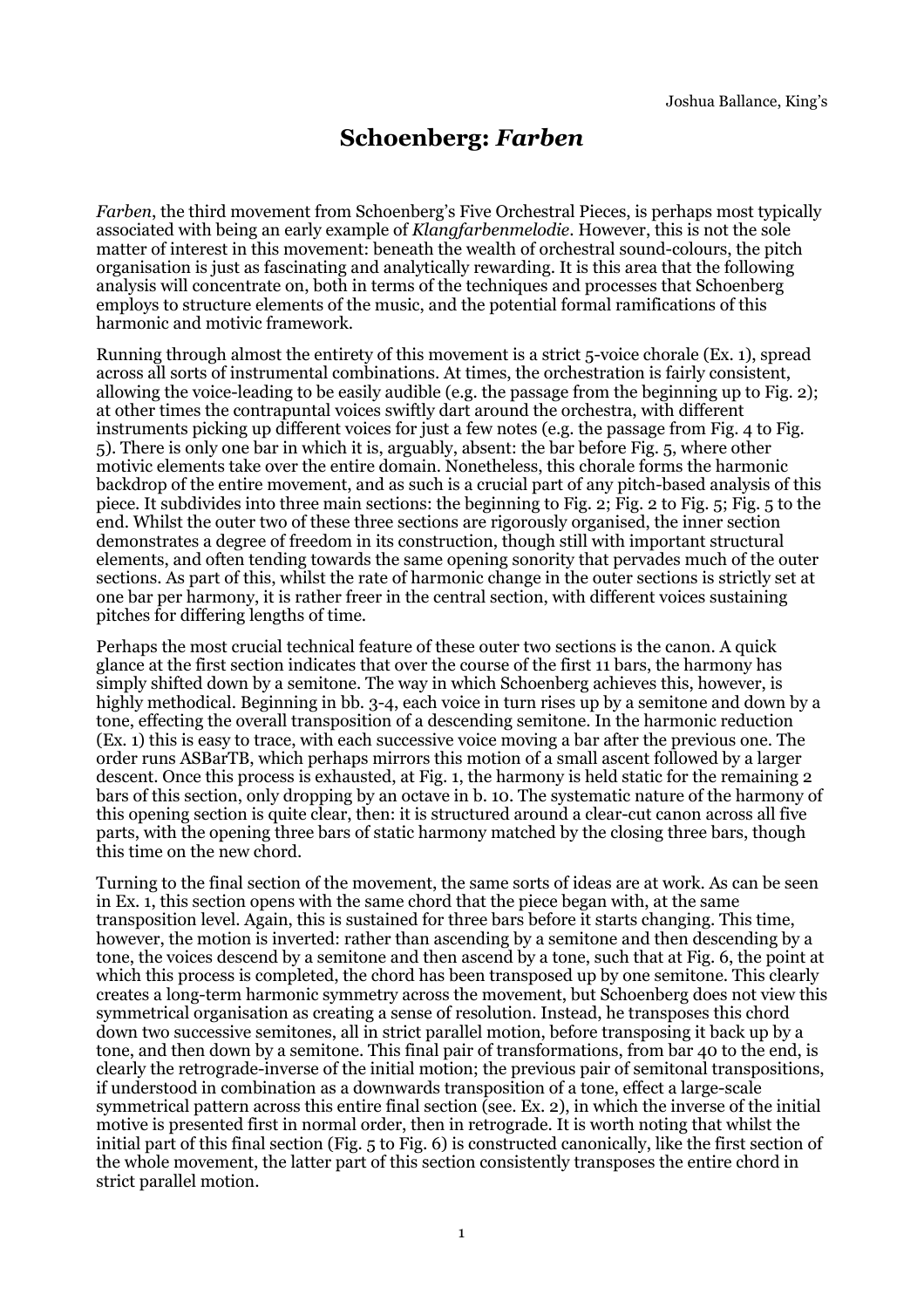Joshua Ballance, King's













**Ex. 1: Five-Part Chorale**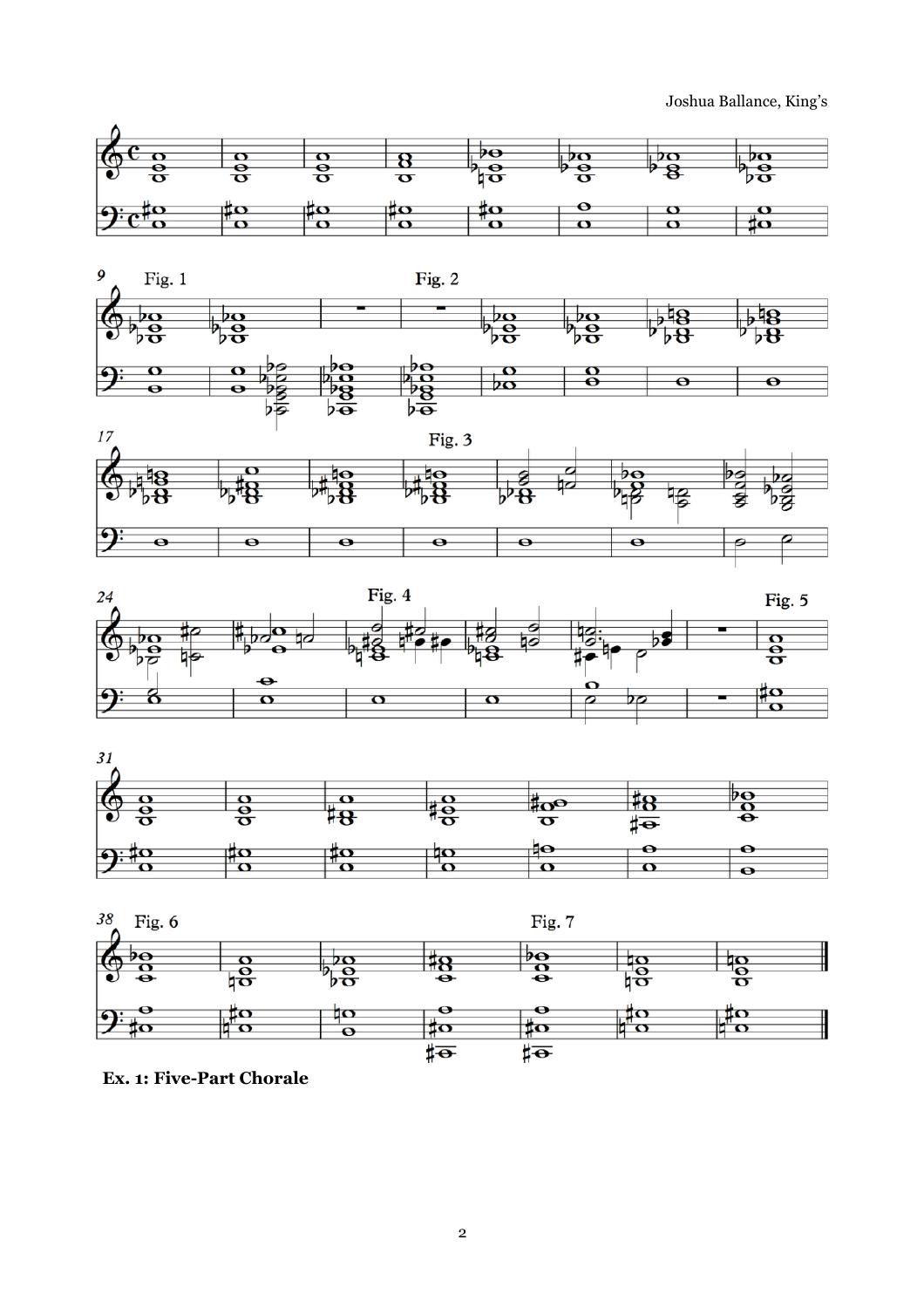Joshua Ballance, King's



## **Ex. 2: Reduction of final section harmony**

As mentioned above, the chorale in the central section of this movement is less rigorously organised than these outer two sections. Nonetheless, despite the denser texture, the chorale continues to have a functional role in articulating the form. An important part of this is the gradual acceleration of the harmonic rhythm: whilst it begins with one bar per harmony, as in the outer sections, it gradually speeds up, introducing minim movement and then crotchet movement towards the end of the section, which is clearly coordinated with the textural and motivic buildup that takes place at the same time. In terms of the voice-leading during this passage, it is again worth noting that, on the whole, the passage moves from one transposition of the opening chord to another transposition of it (the chord on crotchet beat 3 of b. 28 is the same chord). In fact, this same chord punctuates the section at various different points: bb. 12, 15, 19, 25, $\&$  28.<sup>[1](#page-2-0)</sup> As in the outer sections, there is a degree of large-scale tonal mapping here: after the initial move from the C♭-based transposition to the D-based transposition, the chord ascends by

<span id="page-2-2"></span>a tone and then descends by a semitone, thus working through the retrograde of the motion expressed in the first section of the piece, though at a different transposition level. In between these structural points, the motion is mixed in the way it is carried out: moving from b. 12/13 to b. 15, Schoenberg separates out the bass from the other four voices, moving this up by a minor third and then having the other four voices mirror this. From b. 16 to b. 19, rather than simply sounding static harmony (despite the fact that the initial chord is essentially prolonged through this passage), Schoenberg has the upper two voices produce a quasi-canon of an ascending semitone followed by a descending semitone. This is expanded from bar 20 onwards, where all voices except the bass rise canonically by a semitone and descend by a semitone: this is exactly the same technique as structured the opening section of the piece, but is somewhat undermined by the static bass throughout. From this point on, the harmonic motion is even less systematic, though there are appearances of the original motive in various parts at various points (e.g. A bb.  $26-27$ ; S bb. 27-28; T bb. 27-28 (excluding the C#)).

<span id="page-2-3"></span>From a harmonic perspective, it is perhaps the repeated occurrences of this chord across the movement as a whole that articulate the form more than anything else. Ex. 3a & 3b lay out the various different appearances of this harmony and the different structural levels on which these chords function: the difference between the two graphs presents two possible readings of the final section[.](#page-2-1)<sup>[2](#page-2-1)</sup> In one, the fourth-last chord is seen as merely a passing harmony of little structural relevance. The advantage of this reading, as outlined earlier, is that is indicates the symmetrical structuring of this final section. This reading has further ramifications, as it allows us to see the final five chords as operating largely in the same way as the first five chords: though chords 3-5 are at a different transposition level, there is nonetheless a sense of symmetricalinverse organisation across these first five chords (descent followed by ascent is contrasted with ascent followed by descent, all with intervals never larger than a minor third). If we follow the reading in Ex. 3b, however, which views this fourth-last chord as structurally more significant, then we can group this underlying harmonic motion into two similar groups of four chords, but

<span id="page-2-0"></span><sup>&</sup>lt;sup>[1](#page-2-2)</sup> Often these chords are sustained into the following bars.

<span id="page-2-1"></span><sup>&</sup>lt;sup>[2](#page-2-3)</sup> In these graphs, beams between noteheads refer to full chords, not just the top or bottom voice of a chord. They have been restricted to single noteheads simply to aid clarity of the graphs.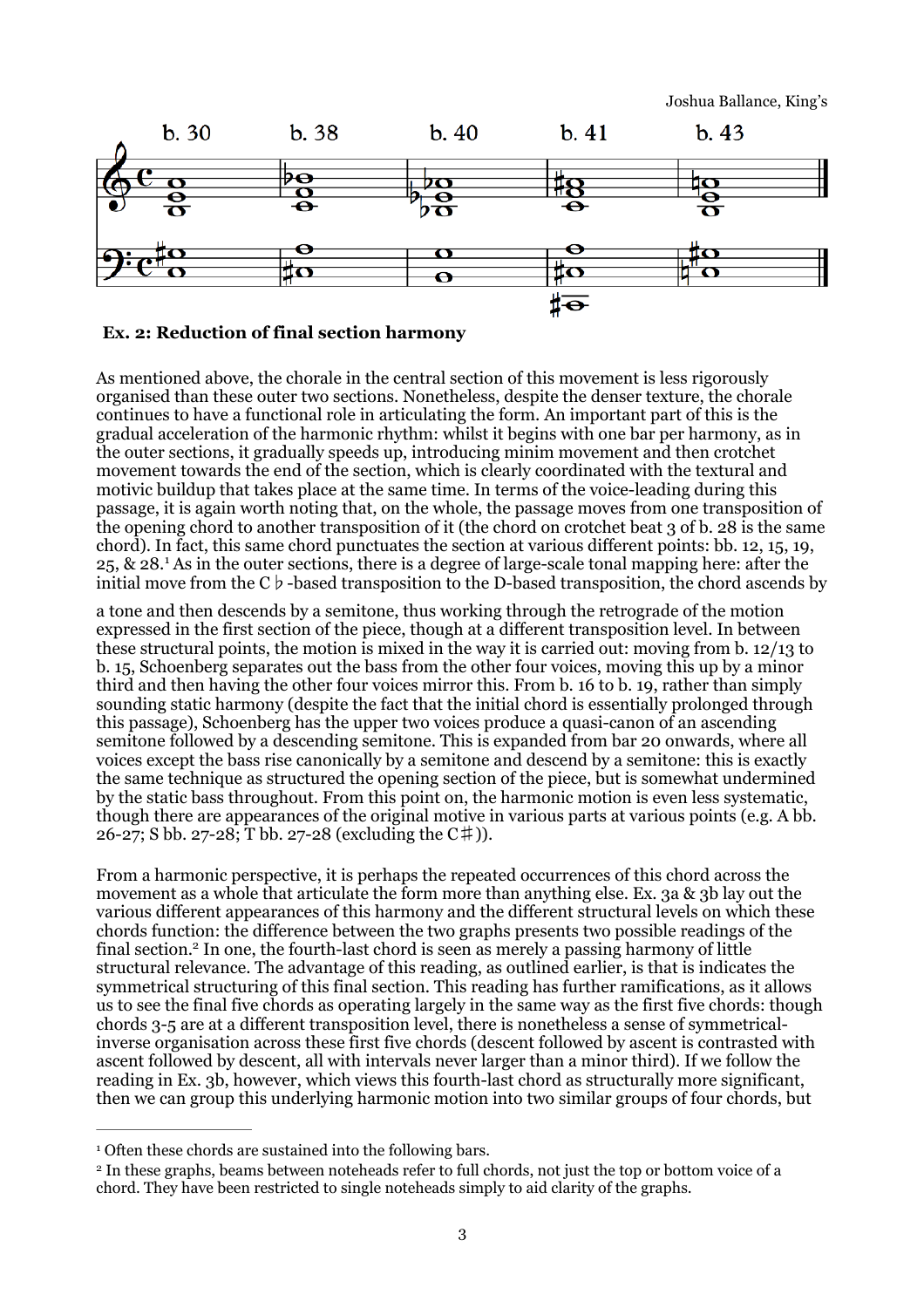

which crucially have their final two chords in different orders. The implication of this reading is something of a more goal-oriented structure, whereby harmonic resolution is delayed until the very end of the piece.

In order to legitimately assess these possible interpretations, however, it is necessary to consider other elements of the structure: crucially, the motivic disposition. There are three main motives of significance in this movement: one is the semitone ascent, tone descent discussed extensively above; the second is the pair of two descending notes, typically a semitone or tone apart, with a short-long rhythm (often a semiquaver followed by some much longer note), first stated in b. 7 in the bass clarinet. The final motive of significance is the quasi-arpeggio figure, first introduced at Fig. 3 between the harp and flutes, which Schoenberg referred to as the 'jumping fish' motive. Clearly the introduction of these three motives is staggered, but it is worth looking at how they are then employed.

During the first section of the piece, as identified above (beginning to Fig. 2), the main concern is with the first two of these motives. The first has been covered above, but the second deserves some comments too: after the initial bass clarinet statement, it appears across 3 fifths at Fig. 1, settling on a B  $\flat$ -F-C triad. This is then complemented by the basses, who sound a D-A-E triad.

Setting this against the harmony of the background chorale reveals only one note in common: B♭, interestingly at an octave's distance. Not quite the full chromatic, then, but close, with 10

different pitch classes. The following music, from Fig. 2 to Fig. 3, employs neither of these motives, instead focussing on moving to a new harmonic region, after which the 'jumping fish'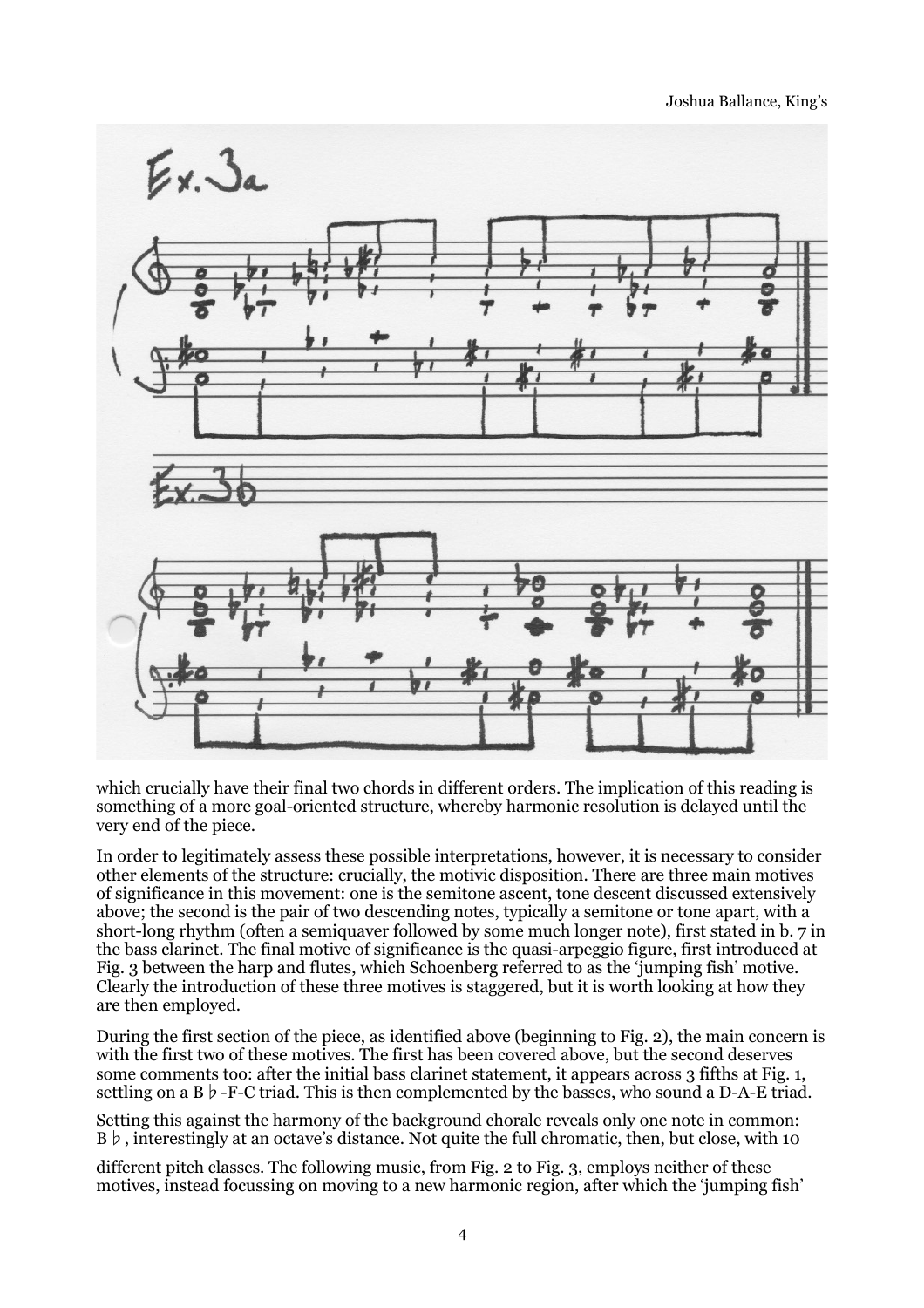motive is introduced with two successive statements, both times at the same transposition, but overlaying different transpositions of the opening chord.

Motivically, one of the most interesting passages of the entire movement is that which follows, however: from Fig. 4 to Fig. 5. Here, Schoenberg overlays the two initial motives in closer and closer succession, building up until, the bar before Fig. 5, these, coupled with a descending scale in the cellos, take over the entire texture. The final section, from Fig. 5 to the end, then reprises the motivic structure of the beginning to Fig. 4, first exploring the 'short-long' motive, and then the 'jumping fish', all the while over the chorale discussed above.

Having outlined this harmonic and motivic framework, the question that remains is what, from a formal perspective, to make of this: does it seem to fit any existing formal schema? Schoenberg himself made references to a fugue as an underlying structural model for this movement. The canonic opening certainly reinforces this, suggesting various entries of a subject (a rising semitone followed by a descending tone) in different voices. This does make sense of the motivic structure, and ties into Schoenberg's famously historicist thinking. There is, however, another alternative, that perhaps makes more sense of the interactions between the background harmony of the chorale and the overlaid motivic material: the sonata form. The advantage of this reading is it takes better account of the harmony of the chorale: crucially, the returns of the opening harmony at the opening transposition level at Fig. 5 and the bar after Fig. 6, underpinning the 'recapitulation'. This also points to a revision of Ex. 3a & 3b into Ex. 4, which takes account of this element of the interactions between the harmonic and motivic structure. Ex. 5 outlines the relevant divisions of the structure for both of these readings.

In conclusion, it would be obtuse to try and dogmatically argue for one or the other of these analytical readings: this piece is neither a fugue nor a sonata in any traditional sense. Nonetheless, elements of the pitch-structure do correlate to functional parts of both of these



| <b>Passage</b>             | <b>Fugue</b>                                           | <b>Sonata</b>                     |
|----------------------------|--------------------------------------------------------|-----------------------------------|
| <b>Beginning to Fig. 2</b> | Subject & Countersubject                               | <b>First Group Exposition</b>     |
| Fig. $2$ to Fig. $3$       |                                                        | Transition                        |
| Fig. 3 to Fig. 4           | Episode                                                | Second Group Exposition           |
| Fig. 4 to Fig. $5$         | Stretto                                                | Development                       |
| Fig. 5 to Fig. $6+2$       | Final Entries with inversion/<br>retrograde of Subject | <b>First Group Recapitulation</b> |
| Fig. $6+2$ to End          |                                                        | Second Group Recapitulation       |

**Ex. 5: Potential Structural Divisions**